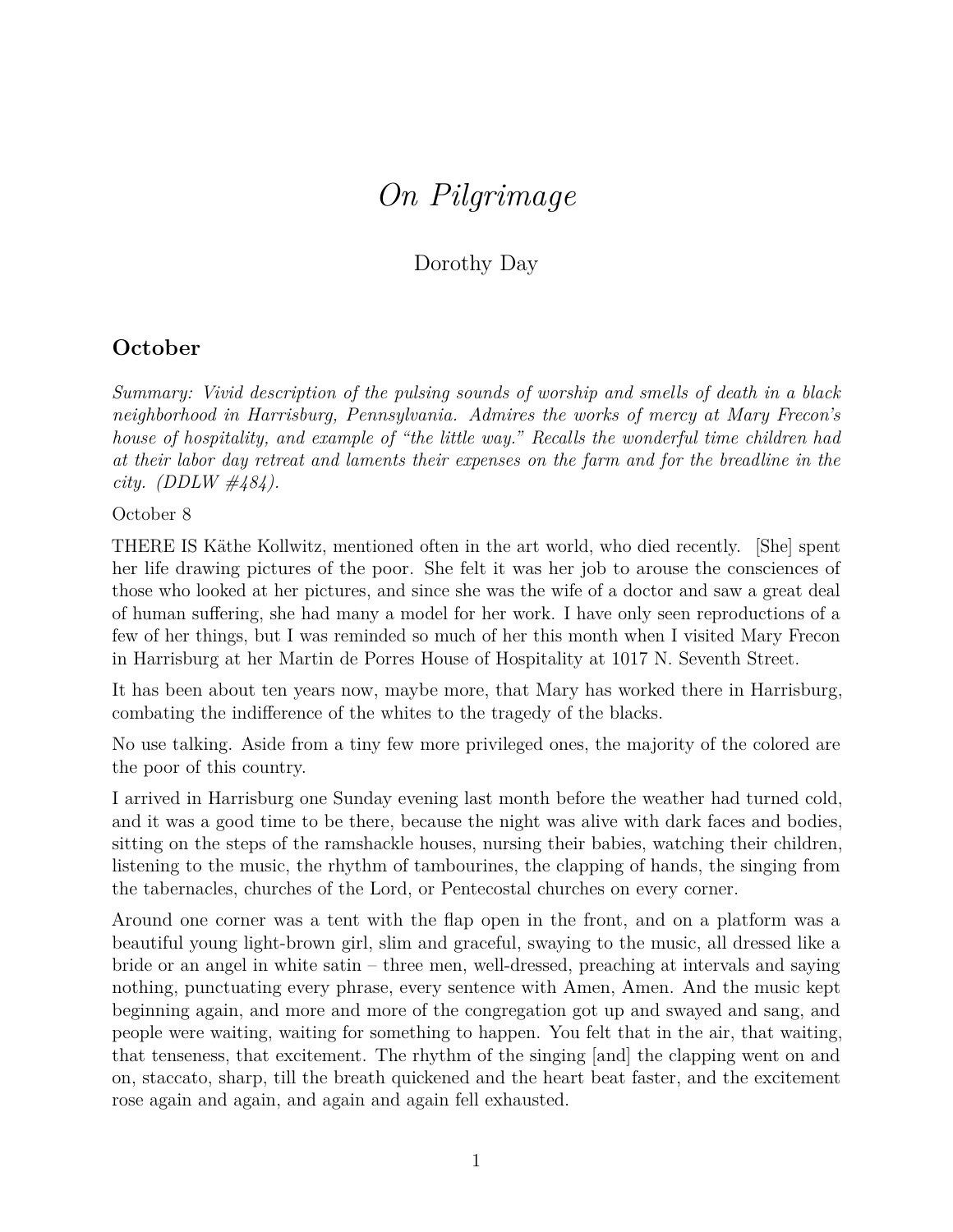Someday, something will happen; someday there will be the climax, the glory, the fullness of life, release, joy, and freedom. You felt it in the air.

Meanwhile, across the street from 1017, the open windows of another church of God gave us a view of a young, sturdy Negro with seemingly inexhaustible voice who shouted, who groaned, who cried out, who kept saying over and over, "God has taken my children. He has killed them all. The Lord gave; the Lord took away. God help us all. We got misery. Everyone got misery. God killed my children. He burned my house. Oh God, God. Oh my God. But I say Amen. Amen. All right then, God killed my children. God burns my house. Amen, God. Amen."

It went on and on, and it was only when he stopped for breath and a woman on a bench near him took up the reading of the book of Job from a Bible, that we realized that he was acting out his concept of the suffering Job. He groaned; he tore his hair; his knees buckled under him; he roared in anguish. And then, after a long, long time, when the nerves were taut and could not stand any more, suddenly he stopped, and the singing began again, a single tune which was barbaric, horrible, monotonous, always the same tune, here and around the corner, down the street, the rhythm the same, the beat the same, until the pulse quickened again and the breath came short.

All through the warm night there was the smell of rats. The smell of dead things; the smell of rotting garbage. If you have ever been in a town where there are stockyards, fertilizer factories, or paper mills, you know the peculiar odors of our industrial system. They are not sweet.

I have smelled them in Bayonne, in Chicago, in Mobile, and they are the smell of death. I have also lived in a tenement where a rat died in the walls, and it was winter, and to live you had to leave your windows open to breathe. You could not get the rat out; you could not locate it without tearing down the house. It was a torture. And all that evening as we walked through that slum district of Harrisburg, there was that odor of dead rats coming from windows and doors, from alleys and the holes in the sidewalk.

The night was soft and alive. There was a velvety feeling in the air. The children were playing and dancing. Mothers nursed their babies. There was a hunger for beauty there, and it expressed itself in song and music and the movements of the bodies of the young.

I stayed for three days after that, and the neighborhood was something else again. When we got up to go to Mass at the cathedral which is the nearest church, and that ten blocks away, men were going from the houses with paper bags of lunch – young men, family men – [and] women going out to housework. Later on, children were on their way to school. The street had the weekday aspect. No one sat out, no one was idle save a few little ones too young for school who played in the playground that Mary [had] built with her own hands across the street, playing on the swings, the slide, and the sandbox.

The night before, the street had been for the humans. Now trucks and cars roared and raced by all day. It is a dangerous street and full of [the] noise and dirt of traffic. Directly in back are the Pennsylvania railroad tracks; down the street are gigantic junkyards, fencing in with ten-foot fences all other vacant spaces where the children used to play. Down the street on the other side is Swift's.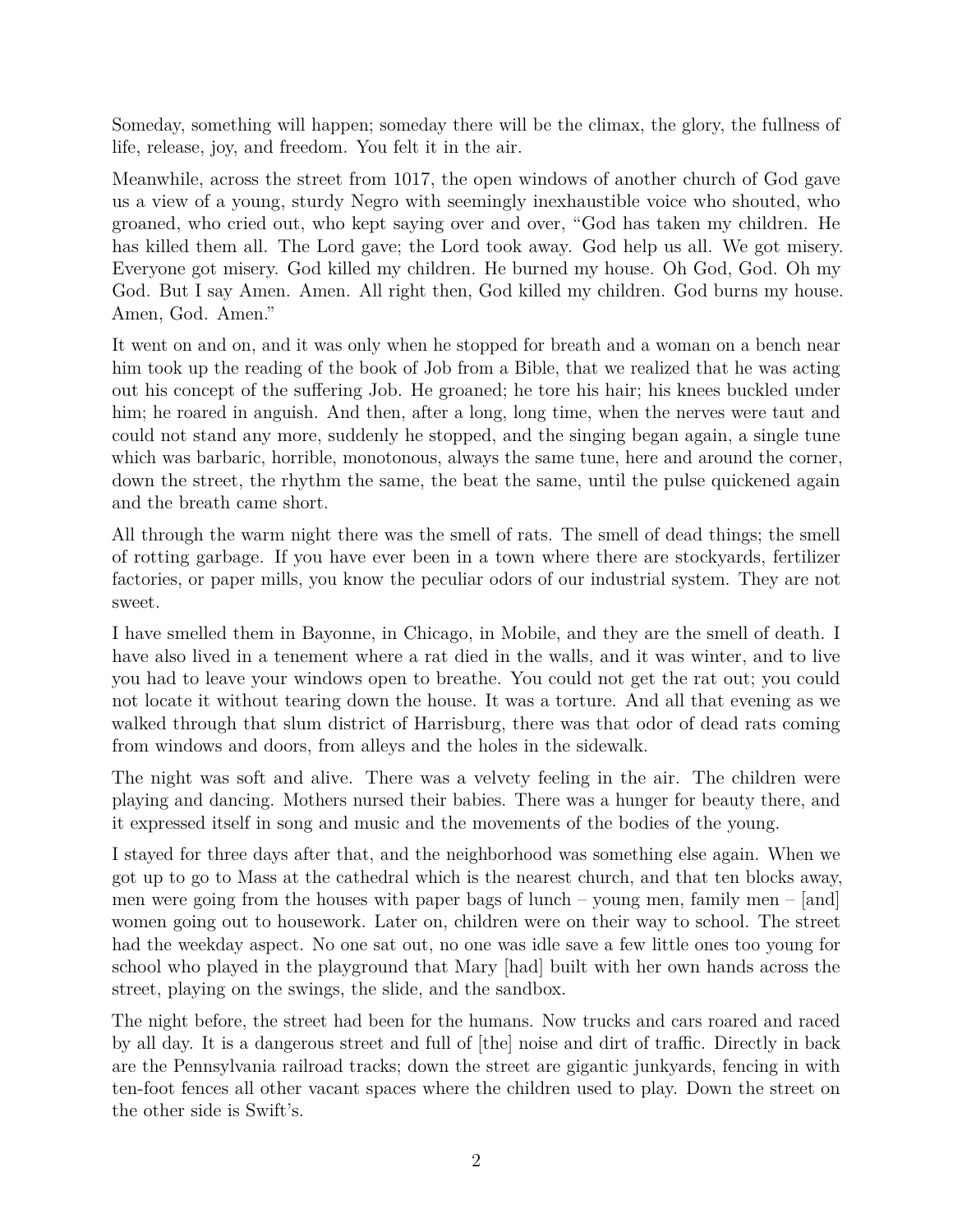What do these people eat? Beans cooked up in bacon rind. Beans and oxtail broth. Swift sells them all the trimmings at top prices. Swift smells.

An ordinary journalistic device is to paint a picture with contrasts. It is an emotional way of making a point. Our aim is to move the heart, stir the will to action; to arouse pity, compassion; to awaken the conscience. We want to do such work as Käthe Kollwitz, and so does Mary Frecon. *Compassion* – it is a word meaning "to suffer with." If we all carry a little of the burden, it will be lightened. If we share in the suffering of the world, then some will not have to endure so heavy an affliction. It evens out. What you do here in New York, in Harrisburg, helps those in China, India, South Africa, Europe, [and] Russia, as well as in the oasis where you are. You may think you are alone. But we are members one of another. We are children of God together.

Contrast Ana Pauker, whose picture appeared on a *Time* cover a few weeks ago, and Mary Frecon. It was a fearful picture. The story described her as "the most powerful woman alive," [and said that] "millions depended on her for life, bread, and spiritual guidance. . . . Ana Pauker, Communist and key figure in the struggle for the world. . . . Leading Communist in Russian satellite states from the Baltic to the Adriatic." (We notice that Finland is never listed as a satellite state. Small as she is, powerless as she seems to be, she keeps her integrity.) Ana is described as "fat and ugly, cold as the frozen Danube, bold as a boyar on his own rich land, and pitiless as a scythe in the Moldavian grain." A poetic description indeed. The magazine went on to describe a series of women, once idealistic, warm, full of pity, and now they are Amazons, fiends, ruthless, etc., etc. I cannot begin to match the invective of the capitalist press. It is better even than the Communist.

We have many a woman in politics or in the trade-union field in this country who is just as hard, bold, brazen, and ruthless.

On the other hand, you have Mary Frecon, making crab apple jelly in the little kitchen of her house on Seventh Street from the fruit sent to her by one of her sons, both of whom have fruit farms. (She does not need to live on Seventh Street.) Mary, nursing a diabetic swollen, heavy with water, holding her up at night so she could breathe, bringing the priest to her, looking after her body and soul, materially and spiritually. Susie, burned by a jealous rival, oozing pus from her infected shoulders cut by glass from broken windows when she tried to escape, nursed back to health of body and soul. Katie, dying of cancer, tuberculosis, and syphilis, her body dung now indeed, but once a thing of beauty, strung taut with life and pleasure, and now overwhelmed with torrents of pain. Lucille Pearl, dying in an alley, flies and worms feasting on the open sores of her flesh – these women dying and yet alive today in heaven, literally dragged into the wedding feast, dying happy and sure, and already before their death given a foretaste of the life to come.

And those Communist women – Pauker, Vermeersch, Bloor, Knusinen – have they so changed? We are given a horrible picture of brute strength, all softness and tenderness gone. We know there is evil, cruelty, disease, vice; it is all around us in these slums in which we live. Graham Greene in all his books is haunted by the violence, the sin of the world. It is a fearful picture he draws too.

How to draw a picture of the strength of love! It seems at times that we need a blind faith to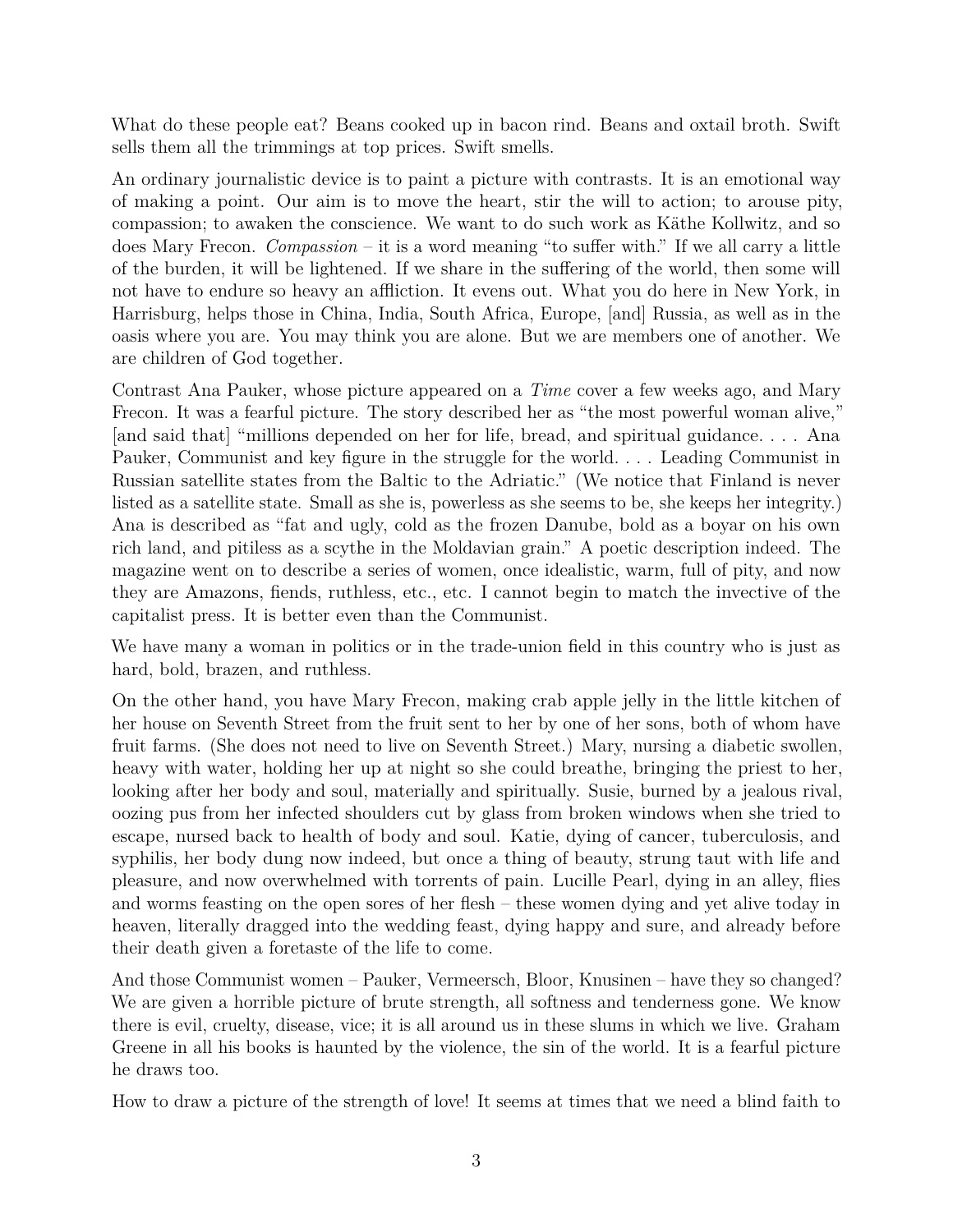believe in it at all. There is so much failure all about us. It is so hard to reconcile oneself to such suffering, such long, enduring suffering of body and soul, that the only thing one can do is to stand by and save the dying ones who have given up hope of reaching out for beauty, joy, ease, and pleasure in this life. For all their reaching, they got little of it. To see these things in the light of faith, God's mercy, God's justice! His devouring love! I read one story of the death of the Little Flower, and her death just as harrowing in its suffering as that of Mary's Katie. Her flesh was a mass of sores; her bones protruded through her skin; she was a living skeleton, a victim of love. We have not such compassion, nor ever will have. What we do is so little.

The stink of the world's injustice and the world's indifference is all around us. The smell of the dead rat, the smell of acrid oil from the engines of the Pennsylvania railroad, the smell of boiled bones from Swift's. The smell of dying human beings.

Souls! But we are living in the flesh, we are very much in our bodies, and we want to know whether it is too late to do anything but save souls. No use in talking about how many *souls* there are in the neighborhood of West Seventh Street. God has made us creatures of bodies and souls, and what we know of Him we learn through our senses, exterior and interior. It is good to be able to tell that Mary saves bodies too. She feels she does so little; the years are long, and everything seems the same. But there is the story of the twins which we could tell, who were locked for a year and a half in a room and starved and beaten, and whom Mary rescued and put away in a school. And Susie is still alive, and at present in a state of grace.

But here is the story of one she did not save. Did I say in the beginning of this story that there was that feeling of waiting? That sense of violence? It came to a climax in the murder of a young woman around the corner. It happened when Mary was away, and 1017 is out of earshot of the place anyway, so she might not have known it was going on, [even] if she had been home. A few blocks away a man of thirty beat his twenty-six-year-old wife to death with a broken chair. He had been blinded in one eye some years before when a beer bottle flung from a tavern hit him as he passed by, and he was a melancholy man who drank sometimes himself and did not talk to his neighbors. He worked every day, and he and his wife were considered respectable people. They never came to Mary for help in the way of clothes, as others in the neighborhood did. There had been one scene of violence between them before, and they had separated for a few days, but then they were seen walking down the street hand in hand.

And then this other fight had come about, and with the neighbors standing outside waiting for the police and listening to the violence within, he had beat his wife [in]to unconsciousness behind his locked door so that she died three hours after she was taken to the hospital.

And Mary faces all this misery pretty much alone. Dr. Clark helps her with the sick. The Johnsons next door are her able assistants in many a work of mercy. Young people from the Catholic high school come every week and help with the children.

Out in the backyard there is a little garden with sunflowers, marigolds, petunias, and ice plant. Out in front there is one tree.

How little it all is, as obscure as the life of the Blessed Mother and as "little" as the life and sufferings of the Little Flower!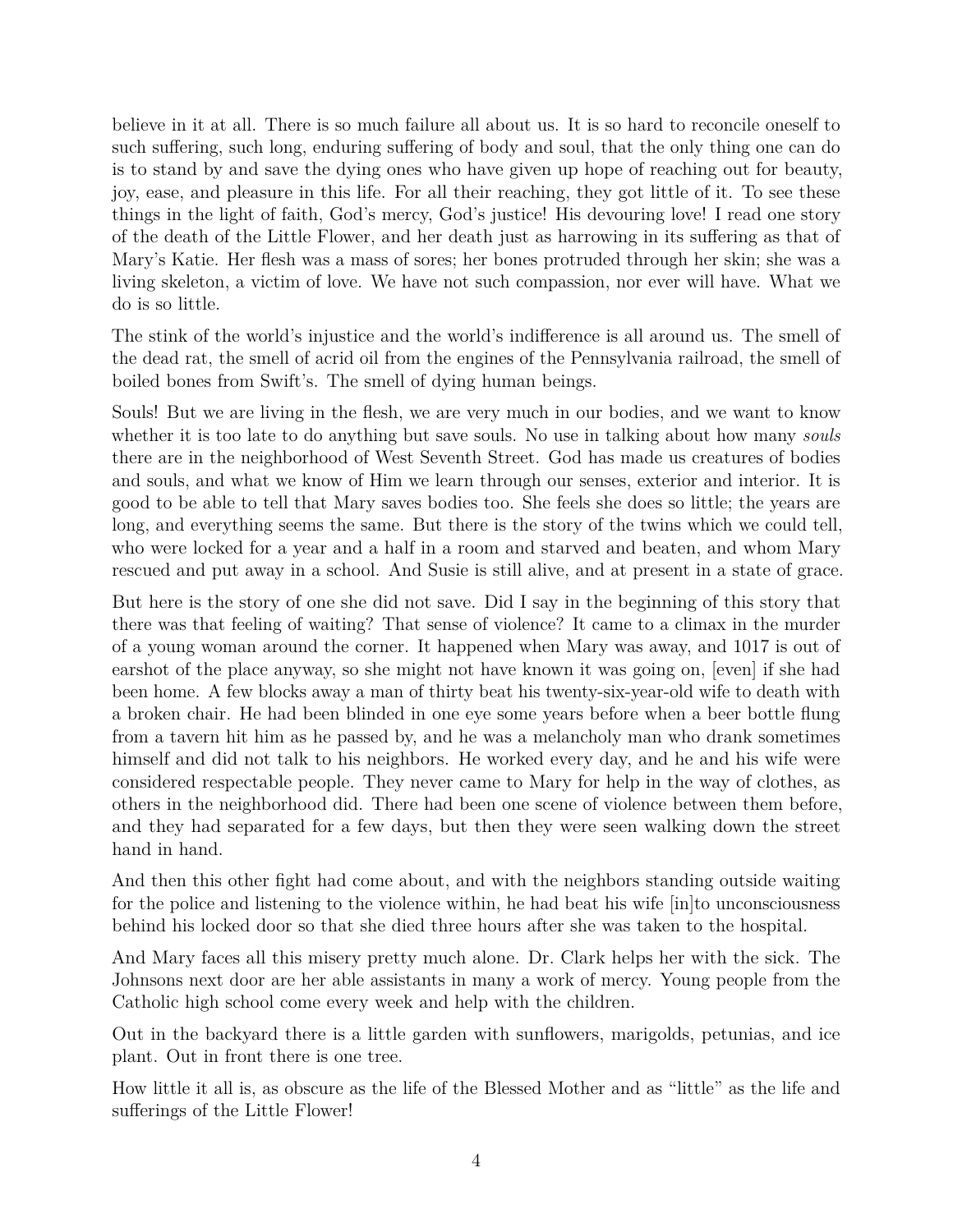Someday, something will be done. There will be decent places to live. Instead of a tent tabernacle with the rhythm of the jungle, there will be a church with the Mass, with Christ Himself in the Blessed Sacrament.

Yes, the nearest Catholic church is ten blocks away, but just the same, Christ is there, most surely there, in the least of His children. He has said it Himself.

The only answer to this mystery of suffering is this. Every soul seeks happiness either in creatures (where it cannot be satisfied in the long run) or in God.

God made us for Himself.

We must die to the natural to achieve the supernatural, a slow death or a quick one. It is universal. "Unless the grain of wheat fall into the ground and die, itself remaineth alone, but if it die, it beareth much fruit." All must die; it is a universal law very hard for us to realize.

If this mind or this flesh is an obstacle, we will suffer the more when this tremendous Lover tries to tear from us all veils which separate us. Some suffering is more visible, some hidden. If we long for beauty, the more our faith is tried, as though by fire, by ugliness. The more we long for love, the more all human love will be pruned, and the more we will see the venom of hatred about us. It is a pruning, a cutting away of love so that it will grow strong and bear much fruit. The more we long for power, the more we will destroy and tear down until we recognize our own weakness.

But still, suffering is a mystery as well as a penalty which we pay for others as well as for ourselves.

How gigantic was that first Sin, that turning from God! All nature travailleth and groaneth even until now because of it, St. Paul says. The blackness of it, the peculiar hideousness of it, the loathsome perverseness of it, the empty, sterile, grotesque horror of it can scarcely be realized except as we see an echo of it in every sin and crime around us.

Some years ago a terrible crime was committed. A little girl was dragged behind a movie screen while a comedy was on the screen, and while the audience howled with mirth, the child was raped and murdered within a few feet of the audience. But why do we think of a sex crime, as though there were only one commandment! It is because our Lord Himself is likened to a lover. It is because sex is "the most deeply wounded of all our faculties" since the Fall. Because in sex, body and spirit are so interwoven, so attuned, so single-minded, so concentrated, and so alive. It is in sex love that people catch glimpses of harmony and peace unutterable. That is why thwarting sex, unfulfilled marriage, is a tragedy often dealt with by physicians and psychiatrists. If the act, which is called by St. Paul "the marriage debt," is not paid generously and to the full, people are warped and nerve-racked, curiously askew.

The prevention of conception when the act which one is performing is for the purpose of fusing the two lives more closely and so enrich them that another life springs forth; the aborting of a life conceived – these sins are great frustrations in the natural and spiritual order.

So are the lives not directed to God, flowing toward him freely, eagerly, with hunger and thirst desiring Him, the very glimpse of Him like an attaining to Him, so that all suffering is as little noted as the tearing aside of the virginal veil or the budding forth of new life. In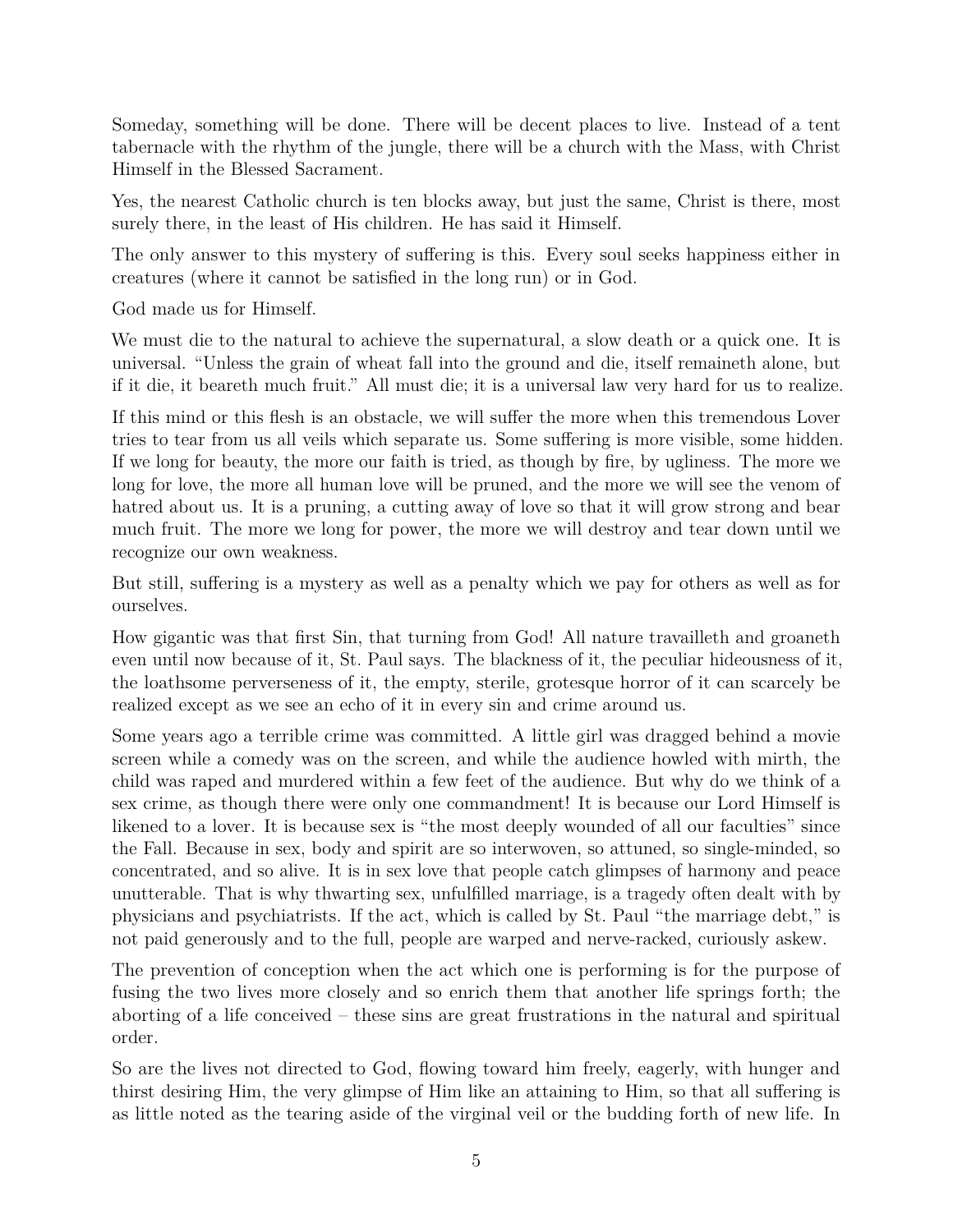gross material reality, it is a bloody, anguished racking of body in which the soul can even exult. "With desire have I desired to eat the Pasch," Christ said.

The mystery of suffering. I feel presumptuous in writing of so high and lofty a thing. It is because I am not now suffering that I can write, but it is also because I have suffered in the past that I can write.

I write to comfort others as I have been comforted. The word *comfort* too means to be strong together, to have fortitude together. There is the reminder of community. Once when I suffered and sat in church in a misery while waves and billows passed over me, I suddenly thought, with exultation, "I am sharing suffering," and it was immediately lightened. But usually it is as the Little Flower said: "Let us suffer if need be with bitterness and without courage. Jesus truly suffered with sadness. Without sadness, would the soul suffer? And we would suffer generously, grandly; what an illusion!"

October 11

WHEN WE went to press last month, we had only the day before finished the Labor Day family retreat, and it was too late to write about it. Now it is hard to write without boasting about it. We are the only Catholic retreat house in the United States where mother and father and all the children can come and camp out with us for a few days to partake of refreshment for body and soul. Over the Labor Day retreat there were twenty-two children and eleven couples. Some families had left a child or two at home or with relatives. Some brought two or three or five. There were three babies around five months old. They were easy to care for, since they stayed in their cribs and were quite content to be left alone. The hardest to care for were the two-year-old ones, who could not understand why at arbitrary times their mothers answered a bell and rushed away, regardless of their very important needs, which they felt could be satisfied by no one but the mother. Of course, Julia Purcelli made a very good substitute for mother for all of them, but the two-year-olds did not appreciate that. They were not to be reasoned with. At the risk of being untheological, I'd say that the four-year-olds had achieved the use of reason. They were very well-behaved indeed.

I am tempted to write only of the children, how they slept in the long barn which housed all the children and the mothers of the young babies (except a few older youngsters, who went to a neighboring farm for the long weekend). How they ate outside at a long table; how they built a little shrine to our Lady under a wild cherry tree. How they drew pictures, some of them very strange indeed, and not only had an outdoor exhibit but brought them in procession to the chapel to give them to God in exchange for a blessing. They brought pretty stones, too, and fruits and leaves and bunches of flowers. One baby ate half its bouquet before reaching the altar.

Of the picnic which we all shared with the children on the last day and to which neighbors came from a nearby farm and from the town of Newburgh. Julia says next year the girls who helped her must come a few days early to learn a few fundamentals about the care of babies, such as pinning diapers and cutting up food, not to speak of singing songs, telling stories, arranging dances and little plays. A mother has to be all these things – singer, artist, sculptor, storyteller, dancer, impressario, toy maker, inventor, cook, laundress, and nurse. What a full life! What talents to develop! It would be hard indeed even to get a smattering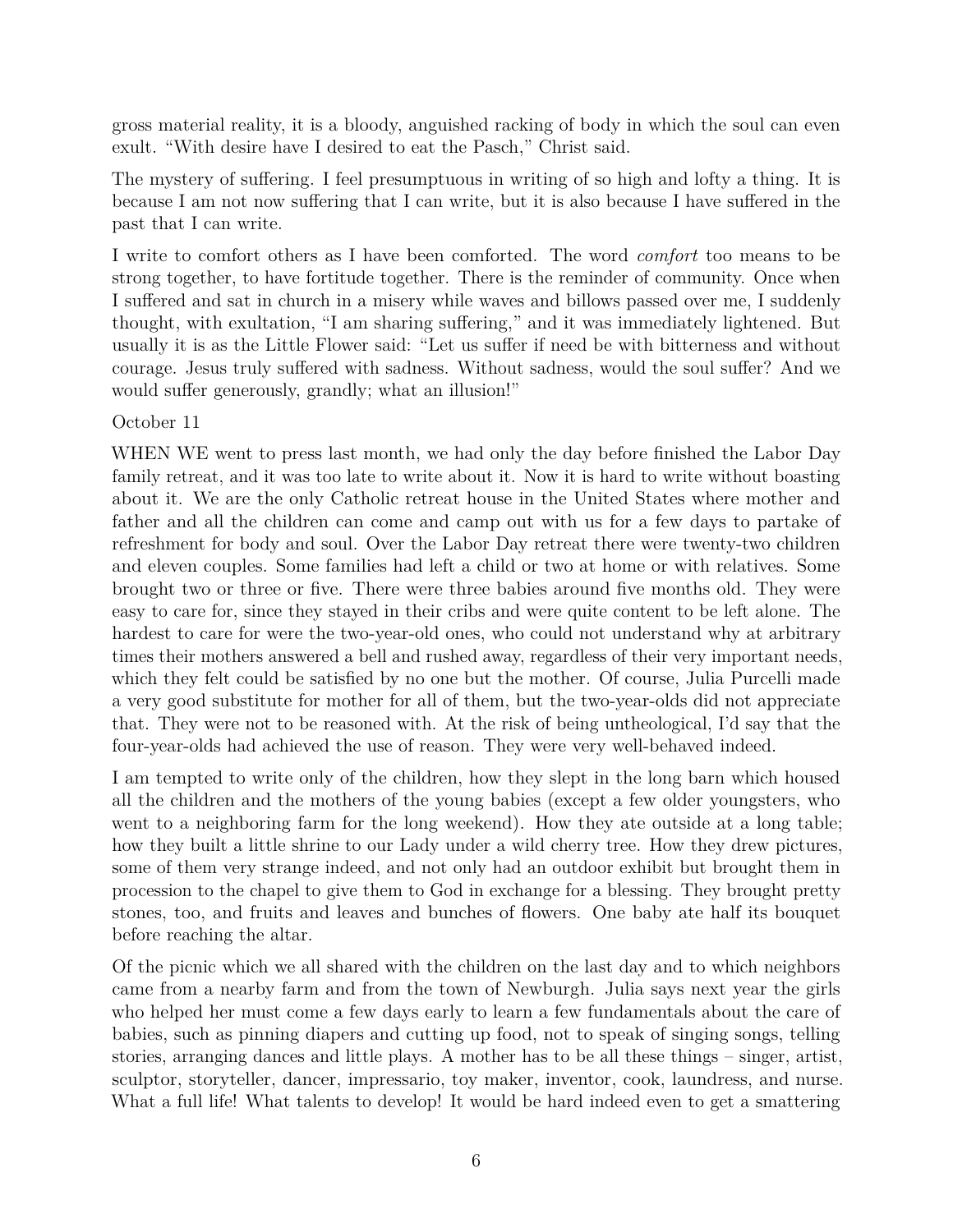in a few days.

As for the adults, I'm sure they did not have such a good time as the children. Next time we will arrange it so that the mothers of the very young ones, those who lie in the cribs and do not try to climb out, will have their infants in a dormitory with them. The mothers of the older ones will be separated entirely from the rest of their brood. Then there can be silence indeed.

Father Schott, with whom I talked in Harrisburg this month, who arranges Cana conferences for the diocese, said that on their days of recollection they have what they call a Cana silence, where the husband and wife talk only to each other but to no other families. Then they find they have not been really talking to each other for a long time, but to their children or about their children.

There are many things we will do differently next year, and we hope the parents will send us suggestions as to what to do. Mr. Rudzick, who came not once but twice during the summer with his five children, wife, and mother-in-law, is by now a charter member of our retreat house, and I am sure can help us a lot with his ideas. He has made three retreats with us, and while he would have found it more enjoyable, I am sure, to go away alone by himself, he wanted to share things with his family. His wife could not get away, and he would not go without her.

What a wonderful staff we have, growing food, building, repairing, canning outside the big house and cooking, dishwashing, and generally running the place and the retreats. Jane O'Donnell is in charge. Thank God for them all. But of course we did not make ends meet, and since half those who came could not pay anything for their visit and just managed to get there themselves, we have a bill for staples, another for more lumber, and what with invalids to care for this winter, we need to do things to the inside of the house in the way of putting up wallboard and buying coal. Our family only amounts to a dozen or fifteen people now, but we never know who is going to walk up the road and pay a call which lasts anywhere from a week to six months. (Some stay forever.) We have sent out our appeal from New York, and we are hoping enough comes in to take care of our farm bills too.

Everyone always asks whether the farm is self-sustaining. It is one of those questions which always come up when you talk about farming. How hard it is to explain that though we raise three hundred bushels of potatoes, we use a bushel a day in New York, and we try to ship in as much as we can whenever a car is going down to the city. (No one has offered a truck yet.) Although we put up a few thousand cans of applesauce and tomatoes, still that is a drop in the bucket when you count the breadline. Just this morning as I came from seven o'clock Mass, I counted the men from Canal Street up to the house, and there were at that time one hundred and five on the street waiting and fifty inside the coffee room having their breakfast. Slim has been "on the line," serving the men year in and year out, and although he calls me "Führer-ess," he is the big boss of the line. He is beginning to talk of a vacation, "and not on the farm either, to help bring the crops in."

He thinks of long sleep in the morning and a leisurely breakfast, unrushed by the demands of two hundred or so guests.

Maybe the farm would meet expenses if we would limit our family and think of it in terms of